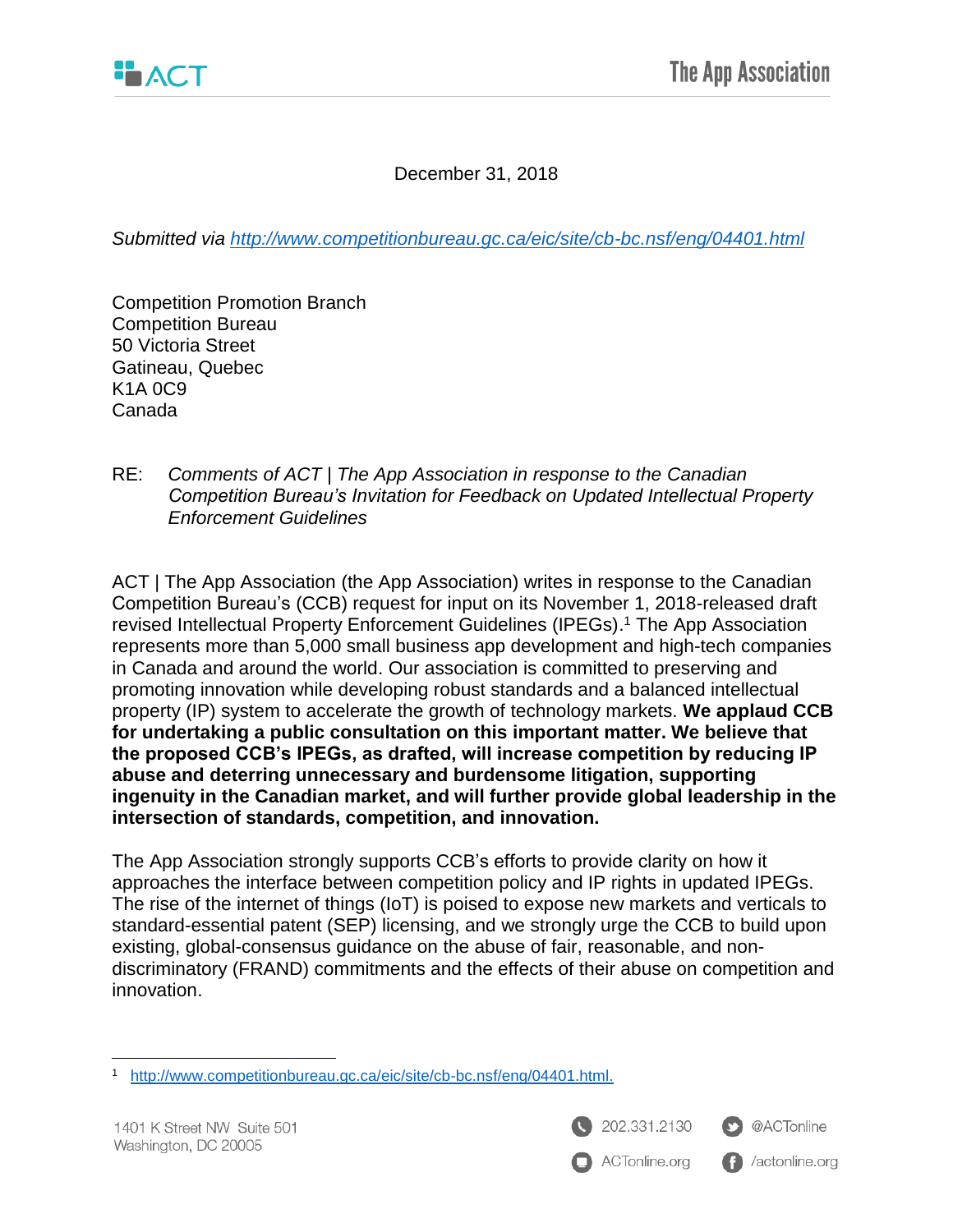A variety of market regulators have provided significant guidance regarding SEPs and FRAND licensing commitments; we urge the CCB to align with and build upon their guidance to support Canadian innovation and competition in the global market. Further, leading standard setting organizations (SSOs) like the Institute of Electrical and Electronics Engineers Standards Association have, after much effort, successfully revised their intellectual property rights (IPR) policies to clarify technology contributors' FRAND commitments in ways that are consistent with such guidance. Building on these important developments, we believe the CCB's IPEGs, with respect to SEPs, can – and as drafted, will – increase competition by reducing IP abuse and deterring unnecessary and burdensome litigation, while supporting ingenuity in the Canadian market.

Specifically, the App Association believes clarifications to the meaning of FRAND commitments are extremely beneficial to SEP holders and standard implementers as well as the consumers of technology. The negative effects of abusive licensing of SEPs can be particularly harmful to the App Association's members, which include thousands of small and medium-sized enterprises (SMEs) that are both SEP holders and standards implementers. These SMEs, which include many companies in Canada, often do not have the resources to deal with larger enterprises holding numerous SEPs. As a result, they must face financially debilitating litigation with no predictable outcome or are forced to accept excessive royalty demands made by the SEP holders. In the worst case, the SME may be forced to change their product, or abandon their business plan altogether, if they cannot afford the litigation or the expensive SEP licenses. Patent licensing abuses pose a major threat to any industry that relies on standards in its innovation cycle. We believe the CCB's guidance will be essential to deter these abuses for innovators.

The convergence of computing and communication technologies will continue as a diverse array of industries come together to build the internet of things. IoT's seamless interconnectivity will be made possible by technological standards like Wi-Fi, LTE, and Bluetooth, which bring immense value to consumers by promoting interoperability while enabling healthy competition between innovators. Unfortunately, a number of FRANDcommitted SEP owners are flagrantly abusing their unique opportunity and reneging on their commitment to license in a fair, reasonable, and non-discriminatory manner. These practices threaten healthy competition and jeopardize the potential of nascent markets like IoT. In this way, the CCB's IPEGs (as well as patent policies developed by standard development organizations [SDOs] that will be influenced by the CCB's IPEGs) will affect the way Canadian citizens work, live, and play for decades to come.

We also note that a number of SDO IPR policies require SDO participants to disclose patents or patent applications that are, or may be, essential to a standard under development. Reasonable disclosure policies can help SDO participants evaluate whether technologies being considered for standardization are covered by patents. Disclosure policies should not, however, require participants to search their patent portfolios. These requirements can be overly burdensome and expensive, effectively deterring participation in an SDO. In addition, FRAND policies that do not require disclosure, but specify requirements for licensing commitments for contributed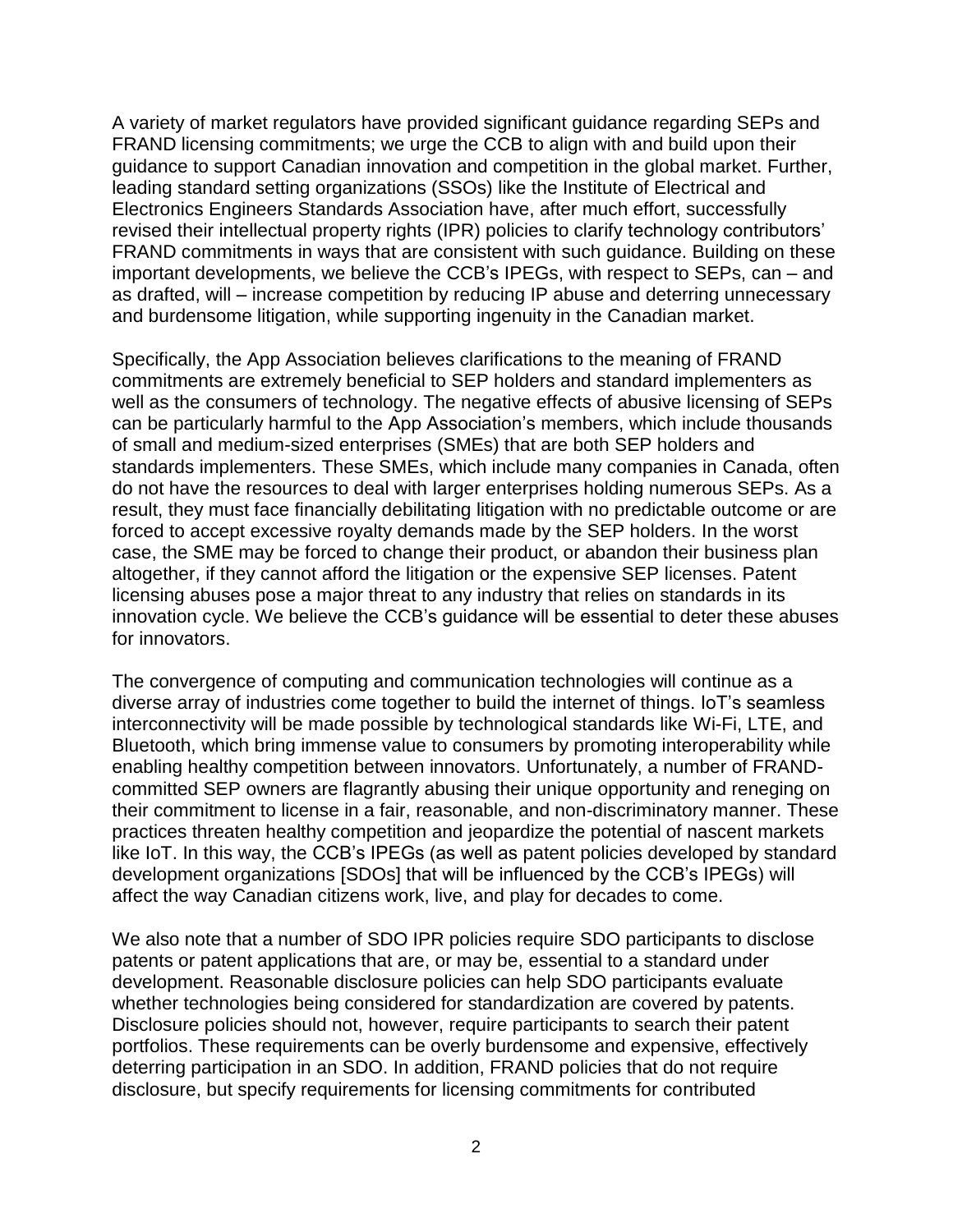technology, can accomplish many, if not all, of the disclosure requirements.

FRAND licensing-related guidance and government actions, including the CCB's IPEGs, should ensure consistency with include the following (noted alphabetically by jurisdiction name):

## China

- On February 9, 2015, China's National Development and Reform Commission ("NDRC") issued an administrative penalty decision against Qualcomm, Inc. The NDRC determined that several aspects of Qualcomm's licensing of telephony SEPs constituted an abuse of a dominant position.<sup>2</sup> The specific practices deemed to be unlawful were: (i) charging royalties for expired SEPs, (ii) conditioning SEP licenses on licensees' agreement to take licenses to other Qualcomm patents that were not SEPs ("non-SEPs"), (iii) requiring SEP licensees to grant back royalty-free licenses to their non-SEPs, (iv) imposing a "relatively high royalty" calculated on a devicelevel royalty base, and (v) requiring baseband chip purchasers to agree to licenses with unreasonable conditions such as the ones listed above and not to challenge Qualcomm's licenses.
- China's State Administration for Industry and Commerce issued a Regulation on Prohibiting Abuse of Intellectual Property Rights to Eliminate or Restrict Competition on April 7, 2015.<sup>3</sup> The regulation prevented SEP holders with a dominant market position from engaging in conduct that eliminates or restricts competition by refusing to license implementers, tying SEPs to non-SEPs, or imposing other unreasonable conditions in violation of the FRAND commitment.

## European Union

• The European Commission's guidelines regarding horizontal co-cooperation agreements, published in 2011, discuss the anticompetitive threat of patent "hold up" in the SSO context and the importance of the effective use of FRAND commitments in combating that threat. <sup>4</sup> "While a standard is being developed, alternative technologies can compete for inclusion in the standard. Once one technology has been chosen and the standard has been set, competing technologies and companies may face a barrier to entry and may potentially be excluded from the market." (Par. 266). This characteristic of standard-setting presents the potential of enabling "companies to behave in anti-competitive ways, for example by 'holding-up' users after the adoption of the standard either by refusing to license the necessary IPR or by extracting excess rents by way of excessive royalty fees thereby

l <sup>2</sup> National Development and Reform Commission, [2015] Administrative Penalty Decision No. 1, February 9, 2015, [http://jjs.ndrc.gov.cn/fjgld/201503/t20150302\\_666170.html.](http://jjs.ndrc.gov.cn/fjgld/201503/t20150302_666170.html)

<sup>3</sup> [http://bit.ly/2zrGDcX.](http://bit.ly/2zrGDcX)

<sup>4</sup> Guidelines on the applicability of Article 101 of the Treaty on the Functioning of the European Union to horizontal co-operation agreement, Par. 285 (Jan. 14, 2011).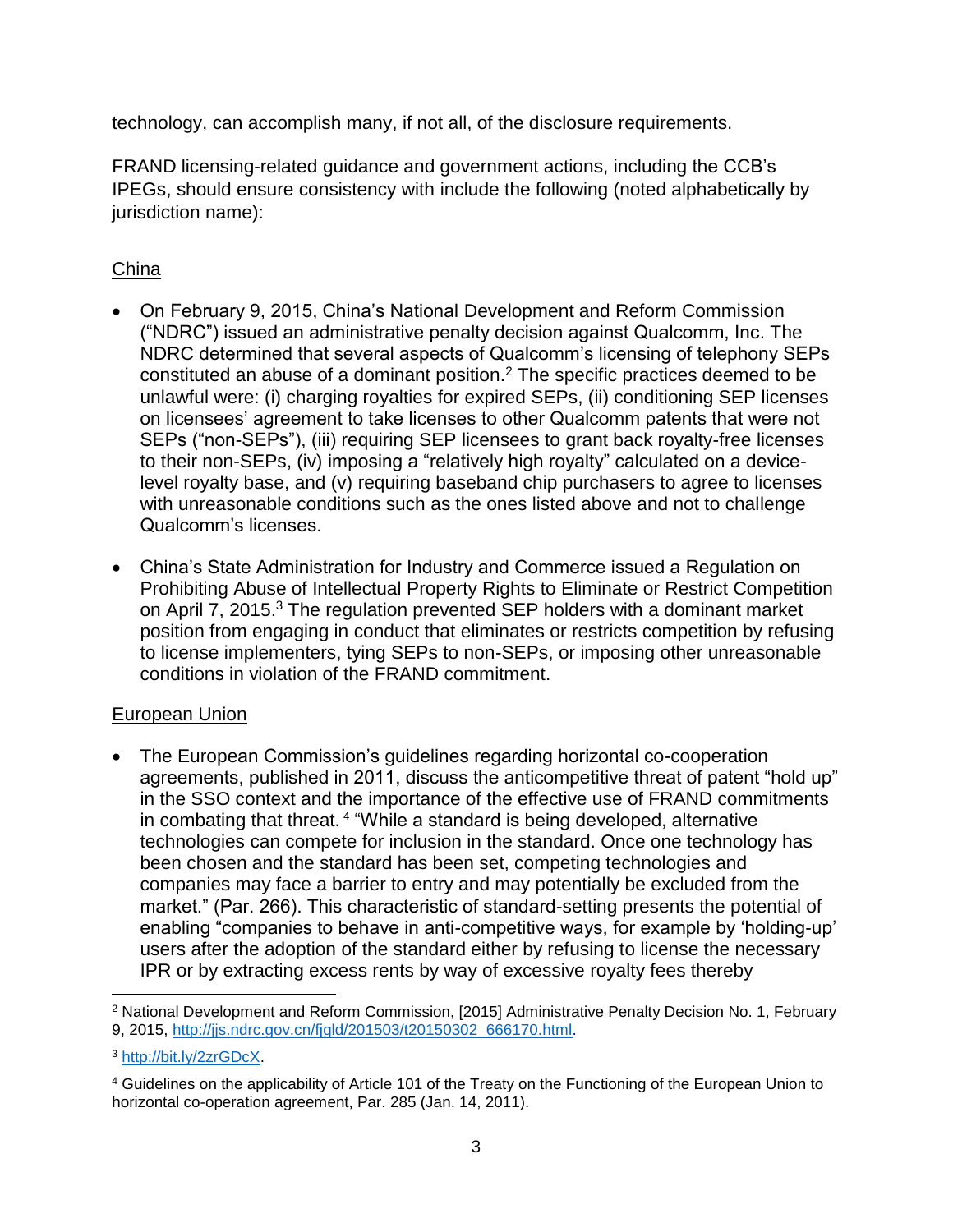preventing effective access to the standard." (Par. 269). To avoid this anticompetitive outcome, the guidelines stress that SSOs should adopt IPR policies that "require participants wishing to have their IPR included in the standard to provide an irrevocable commitment in writing to offer to license their essential IPR to all third parties on fair, reasonable and non-discriminatory terms ('FRAND commitment')." (Par. 285). The Commission points out that "FRAND commitments can prevent IPR holders from making the implementation of a standard difficult by refusing to license or by requesting unfair or unreasonable fees (in other words excessive fees) after the industry has been locked-in to the standard or by charging discriminatory royalty fees." (Par. 287). In case of a dispute involving a FRAND commitment, "the assessment of whether fees charged for access to IPR in the standard-setting context are unfair or unreasonable should be based on whether the fees bear a reasonable relationship to the economic value of the IPR." (Par. 289). Because FRAND commitments are voluntary, however, IPR holders should be permitted "to exclude specified technology from the standard-setting process and thereby from the commitment to offer to license, providing that exclusion takes place at an early stage in the development of the standard." (Par. 285).

- In the European Commission's market testing in December 2012 of a set of proposed commitments offered by Rambus to license its SEPs on reasonable terms, some respondents expressed the concern that Rambus would seek to "extract royalties based not on the price of the individual chips or controllers, but on the value of the end-product (such as PCs, mobile phones and other devices integrating dynamic random access memory), even if the licensed technologies only represent a small percentage of such end-products." In response, the Commission made clear that the "royalty shall be determined on the basis of the price of the individually sold chip and not of the end-product. If they are incorporated into other products, the individual chip price remains determinative." 5
- On April 29, 2014, the European Commission issued a decision in which it determined that "Motorola Mobility's seeking and enforcement of an injunction against Apple before a German court on the basis of a smartphone SEP constitutes an abuse of a dominant position prohibited by EU antitrust rules." <sup>6</sup> The Commission explained that FRAND commitments are "designed to ensure effective access to a standard for all market players and to prevent 'hold-up' by a single SEP holder." The Commission determined that seeking an injunction against a willing licensee of a FRAND-encumbered SEP "could risk excluding products from the market" and "lead to anticompetitive licensing terms that the licensee of the SEP would not have accepted absent the seeking of the injunction. Such an anticompetitive outcome would be detrimental to innovation and could harm consumers." On the same day, the Commission issued a press release on the case that provided further guidance, including the point that (i) the licensee can challenge the validity, essentiality, or

 $\overline{a}$ 

<sup>5</sup> [http://ec.europa.eu/competition/antitrust/cases/dec\\_docs/38636/38636\\_1203\\_1.pdf](http://ec.europa.eu/competition/antitrust/cases/dec_docs/38636/38636_1203_1.pdf)

<sup>6</sup> [http://europa.eu/rapid/press-release\\_IP-14-490\\_en.htm\](http://europa.eu/rapid/press-release_IP-14-490_en.htm/)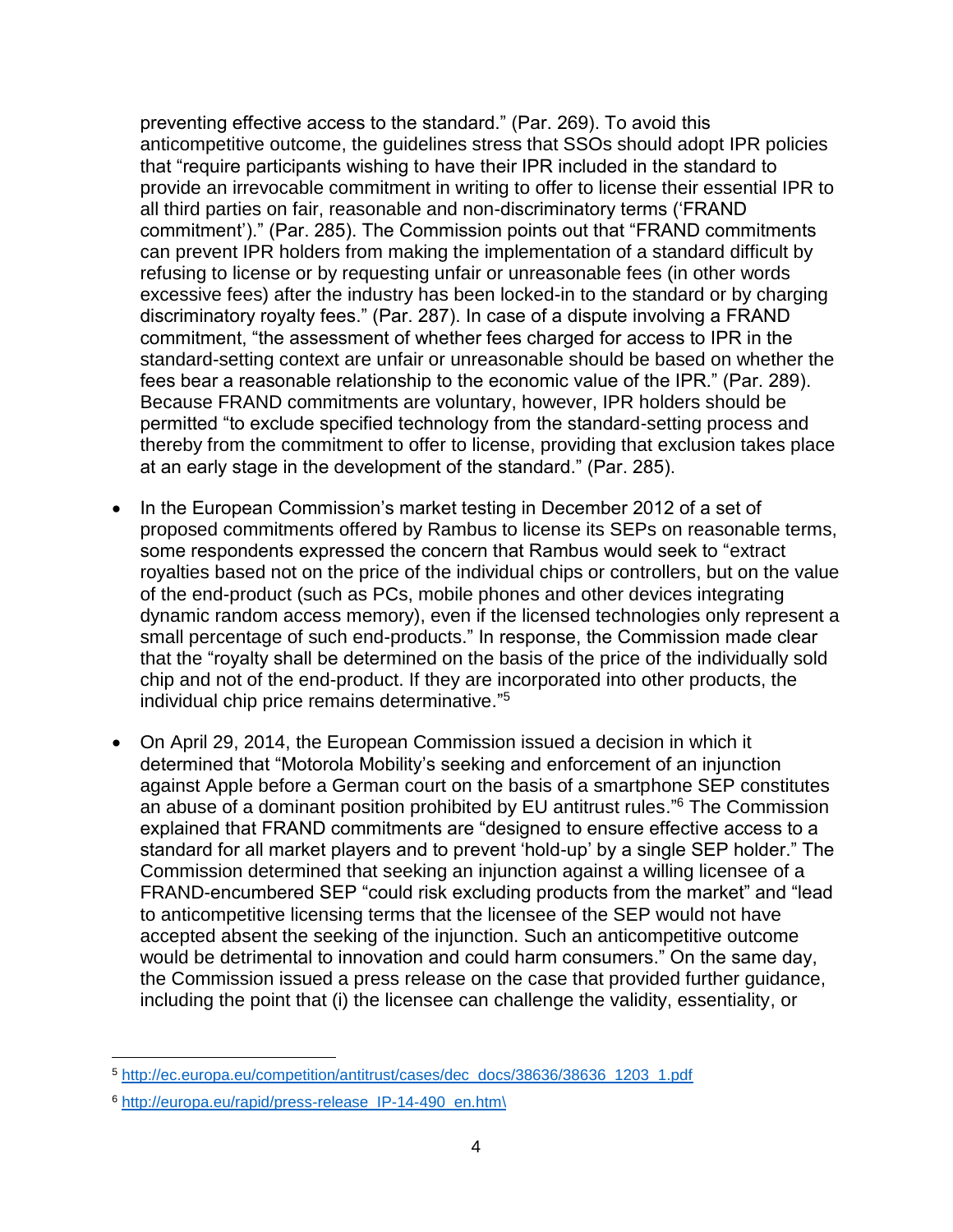infringement of SEPs and still be considered a "willing" licensee; and (ii) the specific rate of a reasonable royalty should be determined by courts or arbitrators.

- On April 29, 2014, the European Commission formally accepted commitments from Samsung to not seek injunctions on FRAND-encumbered SEPs for smartphones and tablets against licensees that agree to an approved licensing framework.<sup>7</sup> This framework gave licensees the choice of having a reasonable royalty rate and other FRAND terms determined by a court or, if both agree, by an arbitrator. The Commission also iterated the same principles that it stated in connection with the Motorola case described above.
- On November 29, 2017, the European Commission issued a highly-anticipated Communication on the licensing practices for SEPs. The EC issued the Communication to provide a "balanced, smooth and predictable framework for SEPs" that will contribute to "the development of the Internet of Things and harnessing Europe's lead role in this context."<sup>8</sup> Notably, in the SEP Communication, the Commission:
	- o Recognized the significant contributions of SMEs to innovative IoT solutions and the critical role of standards in empowering SMEs to compete with industry giants.
	- o Reinforced the license to all obligation of FRAND-committed SEP holders. The EC's 2011 Horizontal Guidelines clearly established SEP holders' requirement to offer licenses to "all third parties" on FRAND terms. It is well known that SEP holders increase their market power when their patent is incorporated into a standard, and as a result of their FRAND commitment, they cannot refuse a license to any willing third party. In the new Communication, the EC reiterates that the Court of Justice of the European Union (CJEU) confirmed in the *Huawei v. ZTE* decision of 2015 that an effort "to grant licenses on FRAND terms creates legitimate expectations on the part of third parties that the proprietor of the SEP will in fact grant licenses on such terms."
	- o Refused to endorse the "access for all" rationale with regard to SEP license availability that would allow SEP holders to arbitrarily refuse to license to some parties, even if their potential licensees were willing to negotiate on FRAND terms.
	- $\circ$  Rejected the dangerous "use-based pricing" model that would have allowed SEP holders to inflate license fees based on the value created by other innovators, or factors unrelated to the patent.

l <sup>7</sup> [http://europa.eu/rapid/press-release\\_IP-14-490\\_en.htm](http://europa.eu/rapid/press-release_IP-14-490_en.htm)

<sup>8</sup> <https://ec.europa.eu/docsroom/documents/26583/attachments/1/translations/en/renditions/native>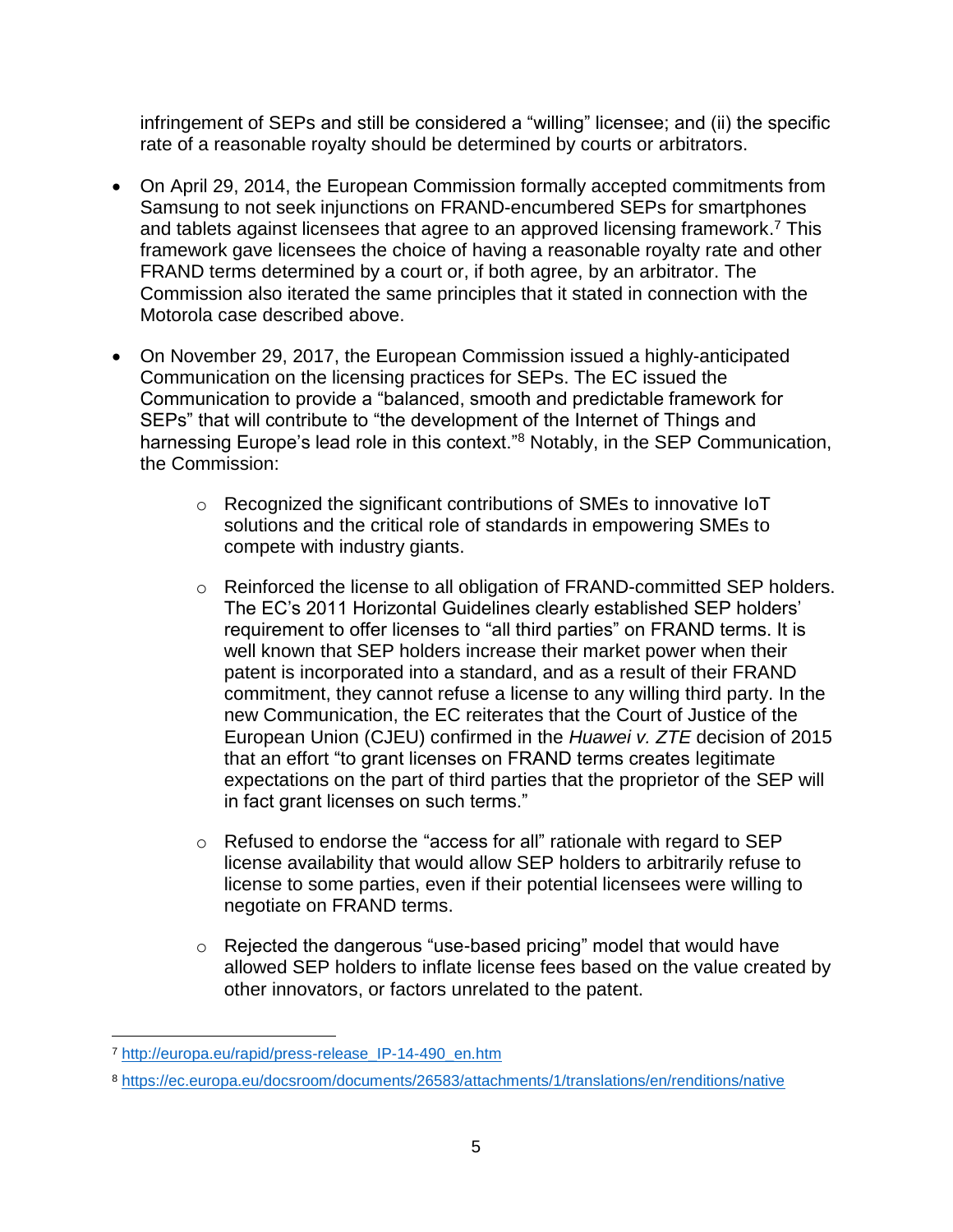• In January 2018, the European Commission fined Qualcomm \$1.2 billion for abusing its position in the LTE standard-complaint chip market base.<sup>9</sup>

## Republic of Korea

- In December 2014, the Korean Fair Trade Commission (KFTC) revised its Guidelines on the Unreasonable Exercise of Intellectual Property Rights to address breaches of FRAND commitments as a competition law matter.<sup>10</sup> According to the KFTC, the following licensing practices by SEP holders may be deemed to be abusive:
	- o Coercing the licensee to accept a license of a non-SEP as a condition for licensing a SEP;
	- $\circ$  Not disclosing patents applied for or registered to increase the possibility of one's technology being standardized or to avoid prior consultations on license conditions;
	- o Unreasonably refusing to license the SEP;
	- o Not licensing the SEP on FRAND terms so the patentee can strengthen its monopoly power or exclude competitors in the relevant market;
	- o Requesting discriminatory terms for a SEP license, or imposing an unreasonable level of royalties;
	- o Imposing licensing conditions that unreasonably restrict the licensee's exercise of related patents held by the licensee;
	- $\circ$  Seeking injunctive relief unless (i) the potential licensee refuses to enter into a license agreement on FRAND terms objectively confirmed in proceedings in a court or an arbitration forum, or (ii) a willing licensee is unable to pay damages due to imminent bankruptcy, etc.; or
	- o Unreasonably imposing licensing conditions that require a cross-license of non-SEPs held by the licensee. (See Section III.3.A, B & D(5)).

The KFTC also indicated that a FRAND commitment obligates SEP holders to negotiate in good faith with willing licensees and listed various factors to help the agency make that determination.

 $\overline{\phantom{a}}$ 

<sup>9</sup> [https://www.reuters.com/article/us-eu-qualcomm/eu-fines-qualcomm-1-2-billion-over-apple-chip-deals](https://www.reuters.com/article/us-eu-qualcomm/eu-fines-qualcomm-1-2-billion-over-apple-chip-deals-idUSKBN1FC2WP)[idUSKBN1FC2WP](https://www.reuters.com/article/us-eu-qualcomm/eu-fines-qualcomm-1-2-billion-over-apple-chip-deals-idUSKBN1FC2WP)

<sup>10</sup> [http://bit.ly/2jdxbUa.](http://bit.ly/2jdxbUa)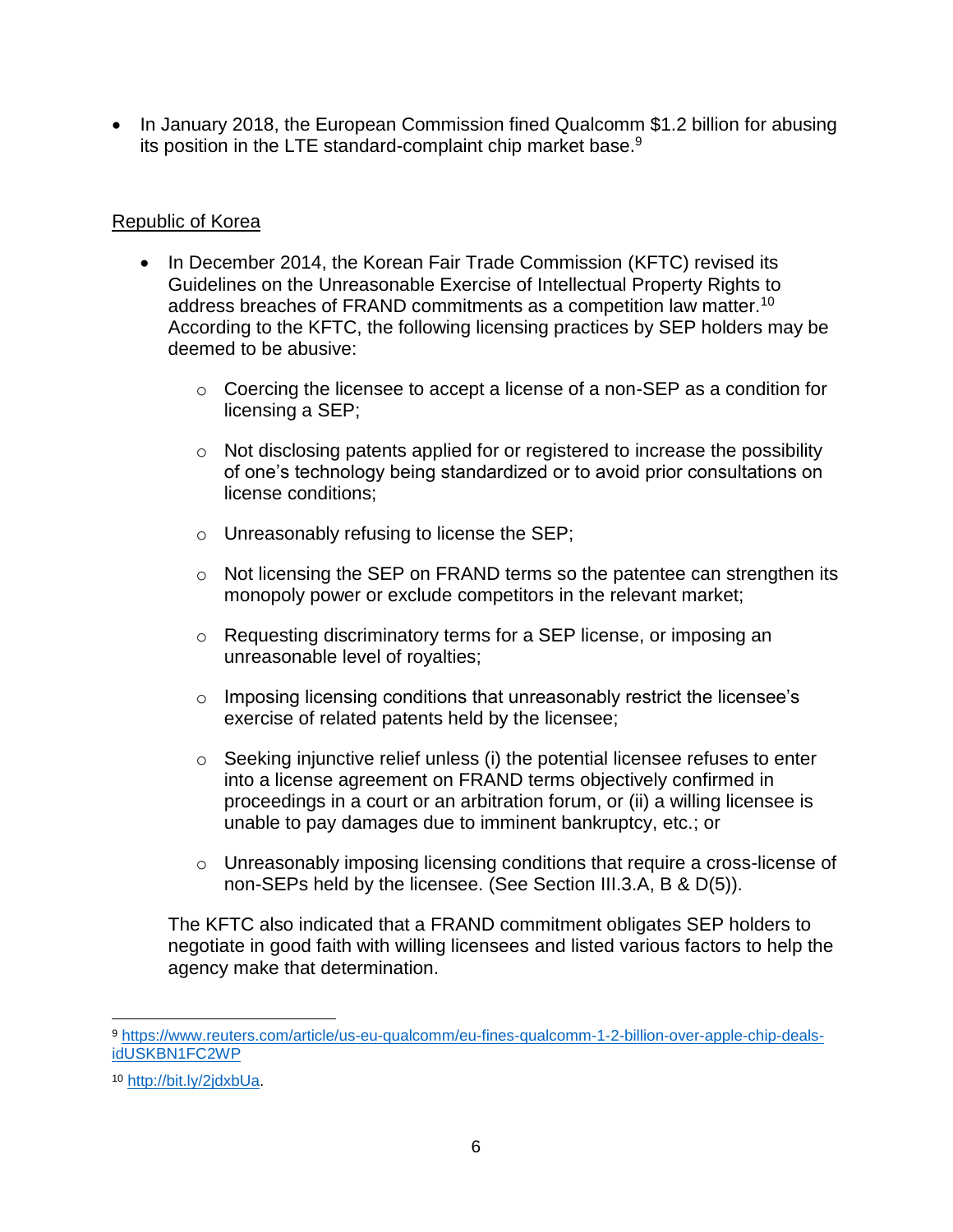• In December 2016, the KFTC issued a decision imposing sanctions against Qualcomm Incorporated in the amount of 1.03 trillion Korean Won (approximately \$865 million USD) for alleged violations of Korean competition laws.<sup>11</sup> After conducting a comprehensive investigation that spanned for more than a year and issuing its examination report to Qualcomm on November 13, 2015, the KFTC found that Qualcomm, a SEP holder, breached its FRAND commitments when engaging in licensing agreements with certain companies. The Seoul High Court subsequently denied a stay of the Corrective Order.

## United States

- In 2011, the U.S. Federal Trade Commission (FTC) issued a report entitled *The Evolving IP Marketplace: Aligning Patent Notice and Remedies with Competition* (2011), in which the FTC addresses the issue of a reasonable royalty for FRANDencumbered SEPs and recommends that "[c]ourts should cap the royalty at the incremental value of the patented technology over alternatives available at the time the standard was chosen."<sup>12</sup> The FTC explains that setting the royalty for a FRANDencumbered SEP "based on the ex-ante value of the patented technology at the time the standard is chosen is necessary for consumers to benefit from competition among technologies to be incorporated into the standard – competition that the standard setting process itself otherwise displaces." The FTC also addresses the question of the appropriate royalty base in patent cases and recommends that "[c]ourts should identify as the appropriate base that which the parties would have chosen in the hypothetical negotiation as best suited for accurately valuing the invention. This may often be the smallest priceable component containing the invention." According to the FTC, "the practical difficulty of identifying a royalty rate that accurately reflects the invention's contribution to a much larger, complex product counsels toward choosing the smallest priceable component that incorporates the invention."
- The U.S. Department of Justice (DOJ) and Federal Trade Commission issued a report in 2007 entitled *Antitrust Enforcement and Intellectual Property Rights: Promoting Innovation and Competition*, which discusses various ways to minimize patent holdup, including SEP disclosure policies, FRAND undertakings, and *ex ante*  disclosure of licensing terms.<sup>13</sup>
- The U.S. Federal Trade Commission issued a Decision and Order in 2013 accompanying its challenge to an injunction sought by Google's Motorola Mobility

 $\overline{\phantom{a}}$ 

<sup>11</sup> [http://bit.ly/2hoADuI.](http://bit.ly/2hoADuI) 

<sup>12</sup> [https://www.ftc.gov/sites/default/files/documents/reports/evolving-ip-marketplace-aligning-patent-notice](https://www.ftc.gov/sites/default/files/documents/reports/evolving-ip-marketplace-aligning-patent-notice-and-remedies-competition-report-federal-trade/110307patentreport.pdf)[and-remedies-competition-report-federal-trade/110307patentreport.pdf](https://www.ftc.gov/sites/default/files/documents/reports/evolving-ip-marketplace-aligning-patent-notice-and-remedies-competition-report-federal-trade/110307patentreport.pdf)

<sup>13</sup> [https://www.ftc.gov/sites/default/files/documents/reports/antitrust-enforcement-and-intellectual-property](https://www.ftc.gov/sites/default/files/documents/reports/antitrust-enforcement-and-intellectual-property-rights-promoting-innovation-and-competition-report.s.department-justice-and-federal-trade-commission/p040101promotinginnovationandcompetitionrpt0704.pdf)[rights-promoting-innovation-and-competition-report.s.department-justice-and-federal-trade](https://www.ftc.gov/sites/default/files/documents/reports/antitrust-enforcement-and-intellectual-property-rights-promoting-innovation-and-competition-report.s.department-justice-and-federal-trade-commission/p040101promotinginnovationandcompetitionrpt0704.pdf)[commission/p040101promotinginnovationandcompetitionrpt0704.pdf](https://www.ftc.gov/sites/default/files/documents/reports/antitrust-enforcement-and-intellectual-property-rights-promoting-innovation-and-competition-report.s.department-justice-and-federal-trade-commission/p040101promotinginnovationandcompetitionrpt0704.pdf)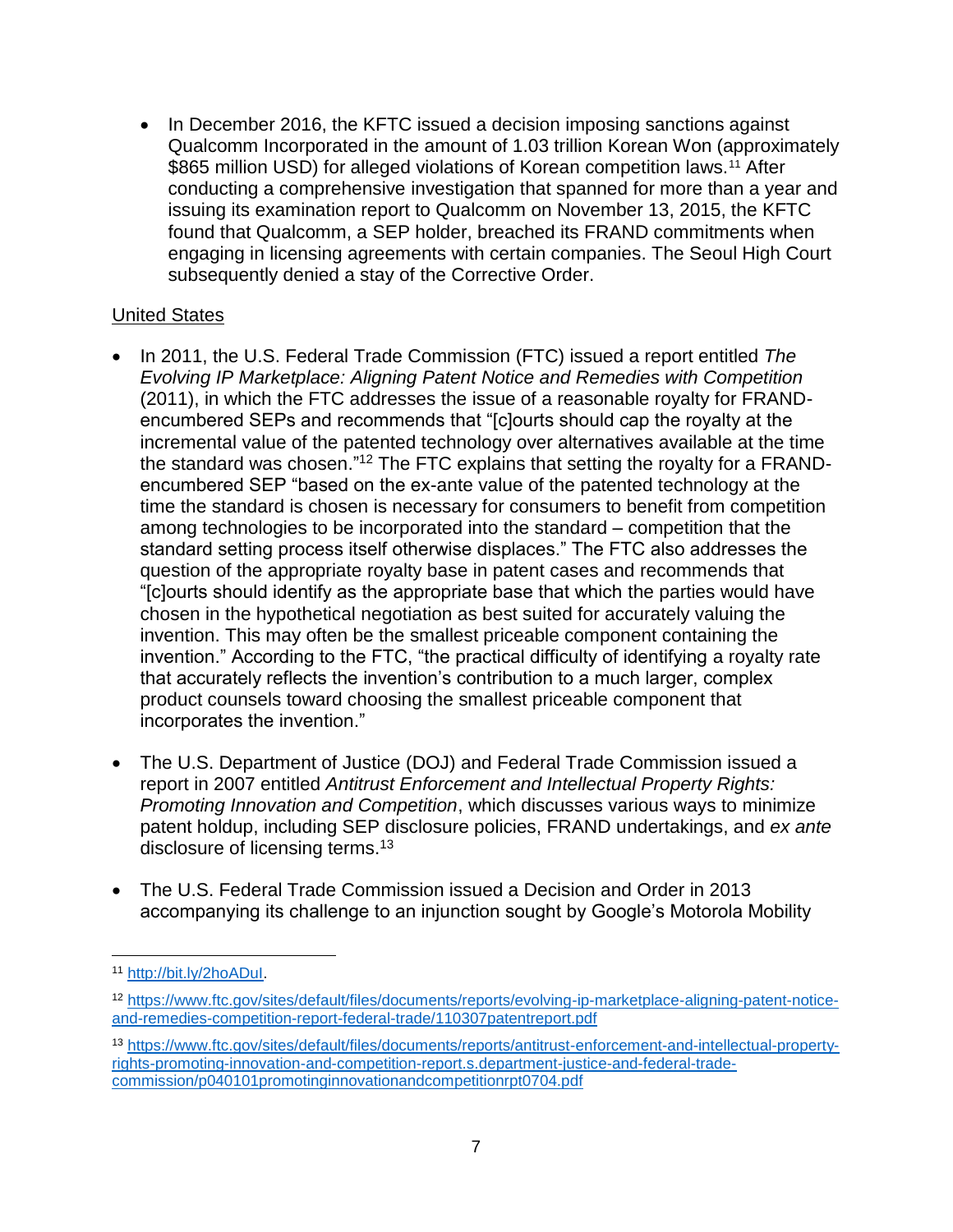Division, which sets forth in detail procedures that a declared SEP holder must undertake before it may seek an injunction or other exclusionary relief based on a SEP and makes clear that a potential licensee may challenge infringement, validity, and enforcement of a declared SEP before being ordered to pay a royalty.<sup>14</sup>

- In August 2013, the U.S. Trade Representative (USTR), acting on behalf of the President of the United States, overturned a U.S. International Trade Commission ruling that would have issued (i) an exclusion order (similar to an injunction) prohibiting importation of Apple products into the United States that purportedly infringed Samsung SEPs; and (ii) a cease and desist order that would have prevented Apple from engaging in certain activities, such as the sale of these products in the United States.<sup>15</sup> The USTR decision included substantial discussion of the policy reasons for disallowing the exclusion order.
- In January 2013, the U.S. Department of Justice and U.S. Patent and Trademark Office issued the Policy Statement on Remedies for Standards-Essential Patents Subject to Voluntary F/RAND Commitments, which recognizes the harms of patent hold up and explains that FRAND commitments are designed as a solution to that problem that benefits both standard implementers and SEP holders.<sup>16</sup> The policy statement reasons that FRAND commitments may be incompatible with injunctive relief: "A decision maker could conclude that the holder of a F/RAND-encumbered, standards-essential patent had attempted to use an exclusion order [a form of injunctive relief] to pressure an implementer of a standard to accept more onerous licensing terms than the patent holder would be entitled to receive consistent with the F/RAND commitment—in essence concluding that the patent holder had sought to reclaim some of its enhanced market power over firms that relied on the assurance that F/RAND-encumbered patents included in the standard would be available on reasonable licensing terms under the SDO's policy." However, such relief may be appropriate in some circumstances, "such as where the putative licensee is unable or refuses to take a F/RAND license and is acting outside the scope of the patent holder's commitment to license on F/RAND term" or "is not subject to the jurisdiction of a court that could award damages."
- The U.S. Department of Justice issued a detailed response in February 2015 to a "Business Review Letter" request from the IEEE seeking guidance on its updated patent policy.<sup>17</sup> The DOJ's response addressed several important aspects of SEP licensing, including injunctive relief, reasonable royalty rates, availability of FRAND licenses to standard implementers at all levels of the production chain, and reciprocal licenses. DOJ found the IEEE revised patent policy discussed earlier to be

 $\overline{\phantom{a}}$ <sup>14</sup> [https://www.ftc.gov/sites/default/files/documents/public\\_statements/statement-commission-regarding](https://www.ftc.gov/sites/default/files/documents/public_statements/statement-commission-regarding-consent-agreement-google/motorola/130103brillgooglemotorola-sep-stmt.pdf)[consent-agreement-google/motorola/130103brillgooglemotorola-sep-stmt.pdf](https://www.ftc.gov/sites/default/files/documents/public_statements/statement-commission-regarding-consent-agreement-google/motorola/130103brillgooglemotorola-sep-stmt.pdf)

<sup>15</sup> [https://ustr.gov/sites/default/files/08032013%20Letter\\_1.PDF](https://ustr.gov/sites/default/files/08032013%20Letter_1.PDF)

<sup>16</sup> <https://www.justice.gov/sites/default/files/atr/legacy/2014/09/18/290994.pdf>

<sup>17</sup> <https://www.justice.gov/atr/response-institute-electrical-and-electronics-engineers-incorporated>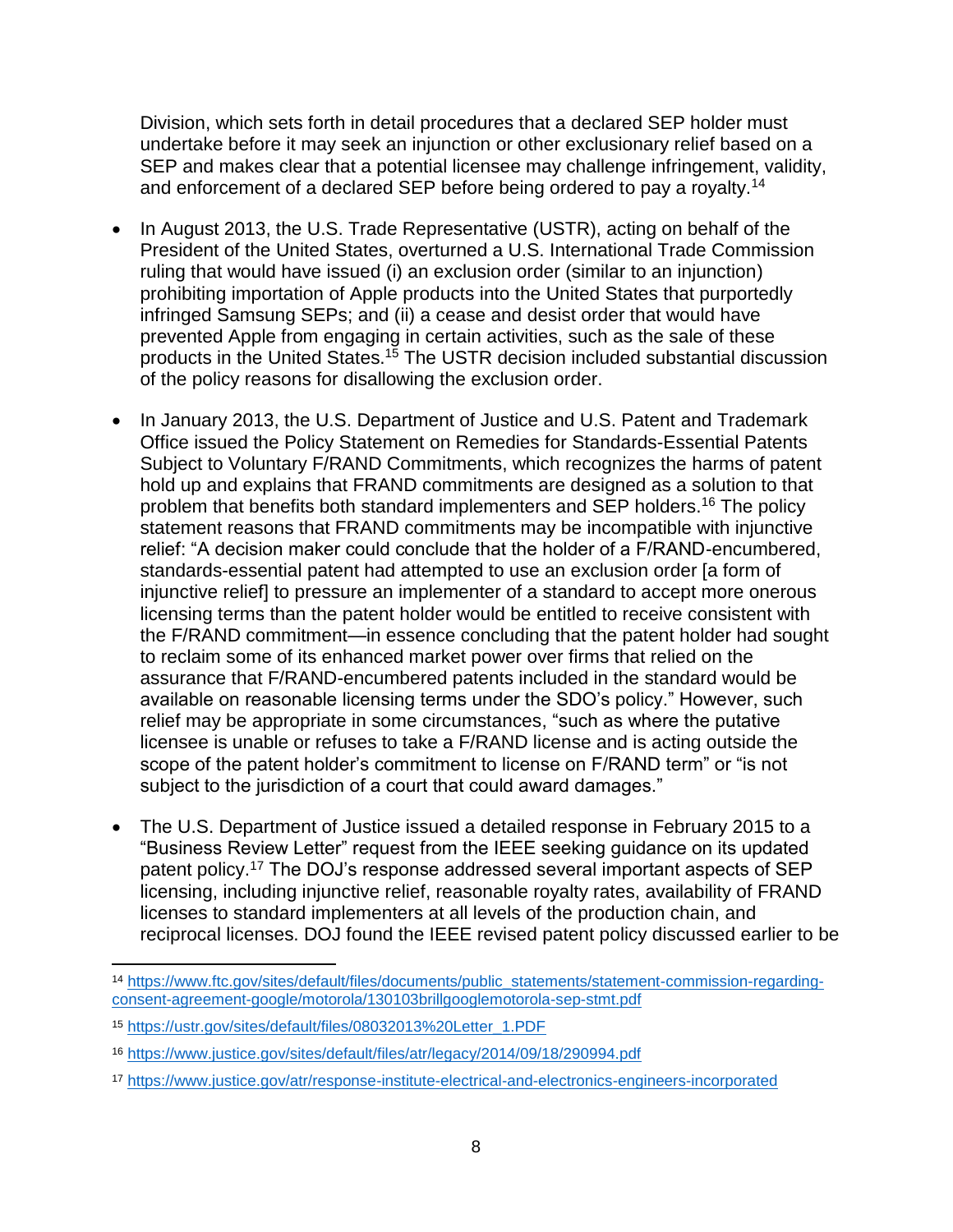consistent with U.S. law.

In 2017, the FTC brought an enforcement action in the U.S. District Court for the Northern District of California against Qualcomm, asserting that Qualcomm violated competition law in its mobile phone chip licensing practices.<sup>18</sup> This enforcement action is significant in seeking to provide clarity about what constitutes FRAND behavior. The FTC alleged Qualcomm's behavior was due, in part, to its dominant position in the chip manufacturing market. Qualcomm makes the lion's share of Code Division Multiple Access (CDMA) and premium LTE chips, which are essential components to nearly every cell phone. According to the FTC, Qualcomm either refused licenses, or threatened device manufacturers with the withholding of access, to those necessary chips unless licensees agreed to pay exorbitant royalty fees. The FTC described this as an anticompetitive "no license-no chips" policy, which allowed Qualcomm to obtain royalties significantly higher than those suggested within their FRAND obligation. This case has already survived a motion to dismiss by Qualcomm and has produced a ruling that held that a FRAND commitment represents an obligation to license to any willing licensee (consistent with the "nondiscriminatory" component of FRAND) continues to be litigated in the U.S. federal court system.

Although different jurisdictions' guidance varies in detail, they do exhibit common licensing principles for FRAND-committed SEPs. In particular, one commonly shared guidance indicates that the following conduct can be a breach of the FRAND commitment, or even an abuse of competition law: refusing to license SEPs to standard implementers; coercing the licensee to accept a license of a non-SEP as a condition for the licensing of a SEP; requesting discriminatory terms for a SEP license; imposing an unreasonable level of royalties or other non-FRAND conditions; seeking or using injunctive relief against willing licensees that are able to pay a reasonable royalty; or imposing licensing conditions that unreasonably restrict the licensee's exercise of related patents it owns. This guidance does not, however, prescribe specific royalty rates for SEPs because of the highly fact-specific nature of SEP licensing. We strongly support the CCB's IPEGs to ensure consistency with this global norm.

In summary, we recommend that CCB's IPEGs establish fundamental principles to guide standardization activities, help ensure SEP licensing on FRAND terms, prevent and effectively resolve disputes over the meaning of FRAND, and encourage the enforcement of FRAND commitments. With such principles, private parties and SSOs will still have plenty of room to negotiate the specifics of FRAND licensing terms.

Finally, regarding SEP licensing pricing, as representatives of small business innovators that rely on FRAND access to SEPs, we seek to avoid two well-established, and deleterious effects:<sup>19</sup> royalty stacking, when the cumulative demands for the patent

 $\overline{a}$ <sup>18</sup> [http://bit.ly/2hseOdv.](http://bit.ly/2hseOdv)

<sup>19</sup> [http://bit.ly/1QTIDYv.](http://bit.ly/1QTIDYv)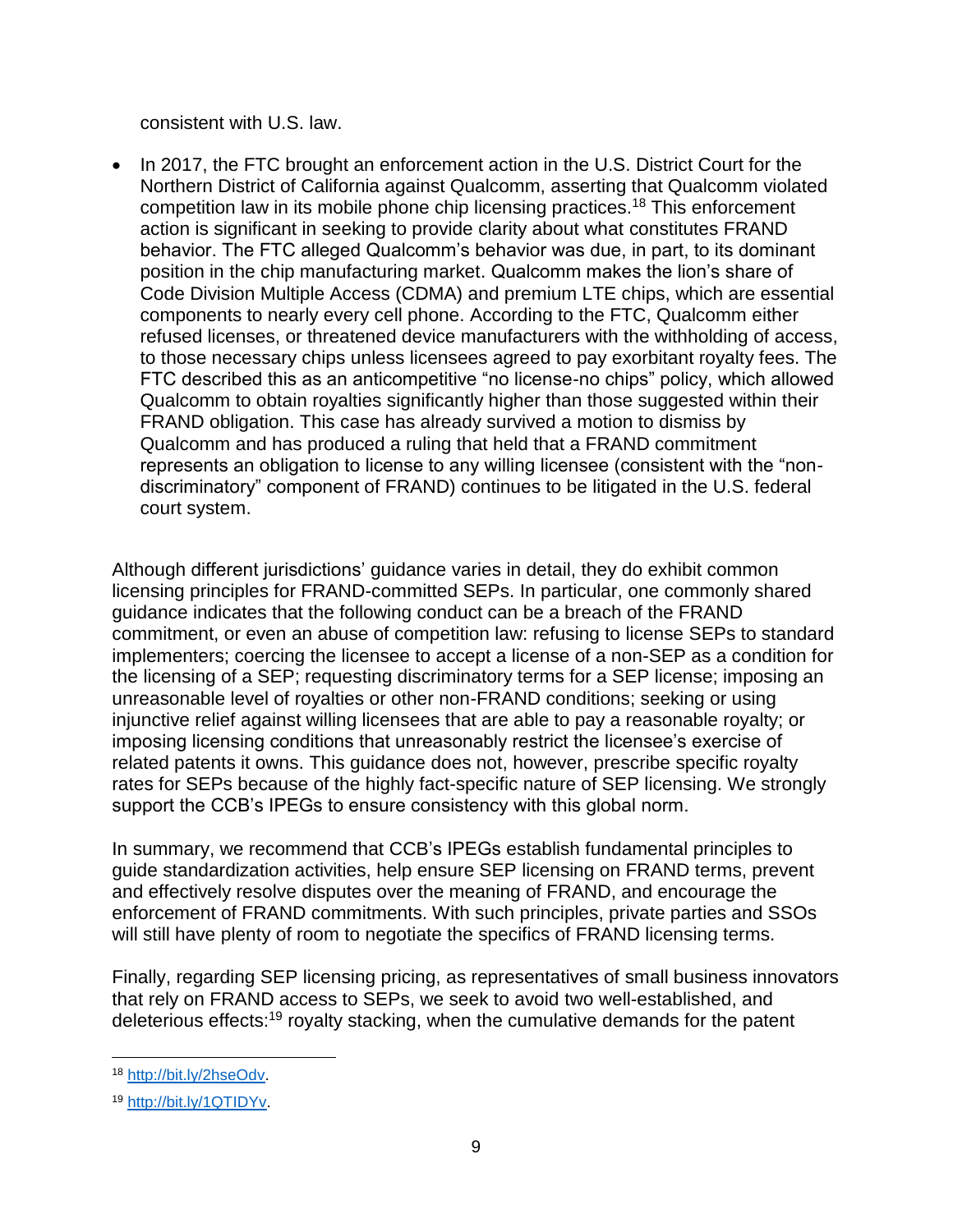threaten to make it economically unviable to offer, and patent holdup. As we have noted, guidance on the general meaning of FRAND commitments can be beneficial. The App Association recommends that CCB issue guidelines to fill in the details left unaddressed by the existing Canadian legal framework. This guidance would provide SSOs, courts, SEP holders, and implementers with more clarity on how Canadian law will be applied. We note that the guidelines offered by other key market regulators do not establish royalty rates specific to FRAND commitments. Instead, they establish general principles to determine whether a proposed royalty or other licensing term is reasonable. There is no need to proscribe royalty methodologies or establish an independent expert body to determine the details of FRAND licensing terms. The Canadian courts have jurisdiction to adjudicate infringement, validity, and enforceability of patents. CCB can help courts understand the difference between legitimate exercises of patent rights in the standardization context and contractual breaches of FRAND commitments, including instances where the breaches constitute abuses of unearned market power and harm to competition.

We urge CCB to avoid exclusive mandates regarding calculation of a royalty base, but we note that "smallest saleable unit" (SSU) approach and others have emerged as a reliable basis for calculation.<sup>20</sup> We believe it may be helpful for CCB to support the SSU pricing methodology as one – but not the only – approach to determining reasonable royalty base.

Should CCB address royalty calculations, the App Association strongly urges CCB to clarify in its guidance that a reasonable rate for a valid, infringed, and enforceable FRAND-encumbered SEP should be based on a variety of holistic factors, including the value of the actual patented invention, apart from its inclusion in the standard. This value cannot be assessed in a vacuum that ignores the portion in which the SEP is substantially practiced, or royalty rates from other SEPs to implement the standard. Such factors may include royalty rates of patent pools or other licenses, relative values of SEPs under negotiation to other SEPs, cumulative royalty rates, total numbers of SEPs, patent portfolio strength, research and development costs, and negotiation histories.

 $\overline{\phantom{a}}$ <sup>20</sup> *E.g.*, *Ericsson, Inc. v. D-Link Systems, Inc.*, 773 F.3d 1201, 1227 (Fed. Cir. 2014).